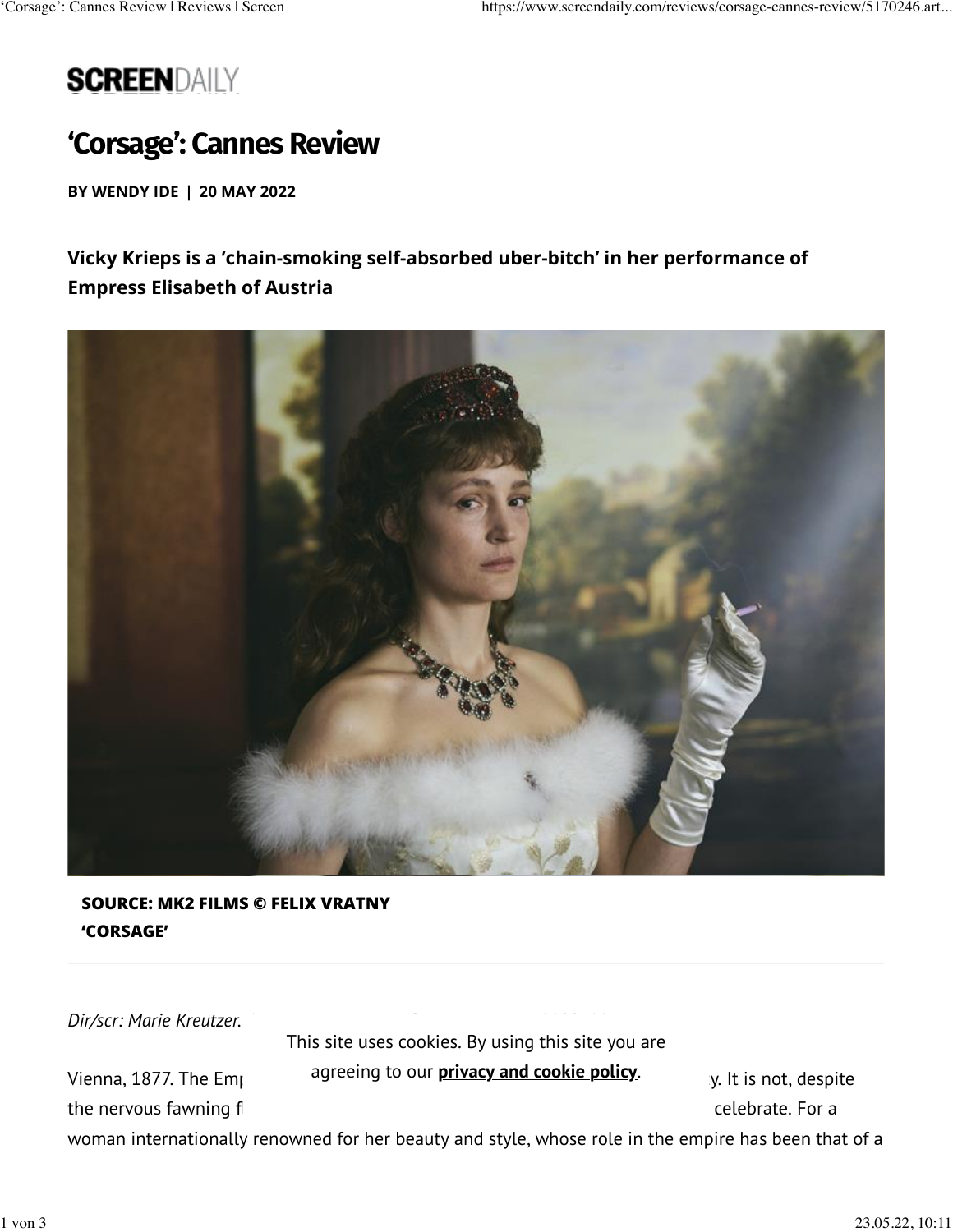highly decorative figurehead, the age signals the approach of decrepitude and irrelevance. Already impulsive and restless by nature, the Empress causes ripples of scandal in the austere Hapsburg court with her increasingly unconventional behaviour, in this playful, puckish portrait by Marie Kreutzer. Winking anachronistic details, particularly in the bold score choices, suggest that Elisabeth was a woman who was ahead of her time, constrained by conventions as well as her wasp-waisted corset. Krieps is terrific in a role which depicts Elisabeth as both a victim of her gilded cage circumstances and a chain-smoking self-absorbed uber-bitch.

## **A title which should be of considerable interest to high end arthouse distributors.**

The fifth film from Kreutzer, whose most recent picture, *The Ground Beneath My Feet*, screened in Competition in Berlin, *Corsage* takes a fair few liberties with the legacy of the Empress. Previously played by Romy Schneider in the frothy 1950s *Sissi* trilogy, this version of Elisabeth is markedly less romanticised. There is a thematic kinship with Pablo Larrain's *Spencer,* but in terms of its approach, *Corsage* perhaps has more in common with Sofia Coppola's *Marie Antoinette*: both films bring a touch of punky iconoclasm and irreverence to the propriety of the period drama, both embrace the unlovable elements of their difficult, misunderstood subjects. It's a title which should be of considerable interest to high end arthouse distributors.

The world through which Elisabeth glides, impassive and impenetrable, is a world of highly polished surfaces, of impeccable first impressions. The Empress is regarded as an exquisite ornament, but her perfection comes at considerable cost: she eats a single slice of orange while around her the great and the good of Europe's aristocracy trough themselves stupid on delicacies conjured up in the Imperial kitchens. The palatial backdrops, however, are worn and crumbling, a suggestion of the decay of the institution that Elisabeth represents.

There are certain details in this colourful character study which feel slightly on the nose in terms of their symbolism – Elisabeth's trademark rib-crushing corsetry, her daily recorded waist measurements; her fondness for visiting the melancholic women of the local lunatic asylum, where she has a moment of recognition when she sees a woman shackled and caged. But in fact, while other elements diverge from historical accuracy, all of this is true. Elisabeth's constricted waist measured 16 inches at its most slender; she had a life hthis site uses cookies. By using this site you are hther a Bengal tiger cub or an extens agreeing to our <mark>[privacy and cookie policy](http://www.mb-insight.com/mbi-privacy-and-cookies-policy.html)</mark>. <sub>'as</sub> a fantastically operatic character who captured the imagination of the imagination of the public in much the same way that Diana did a century or so later. It's not surprising that she has been the focus of and inspiration for numerous